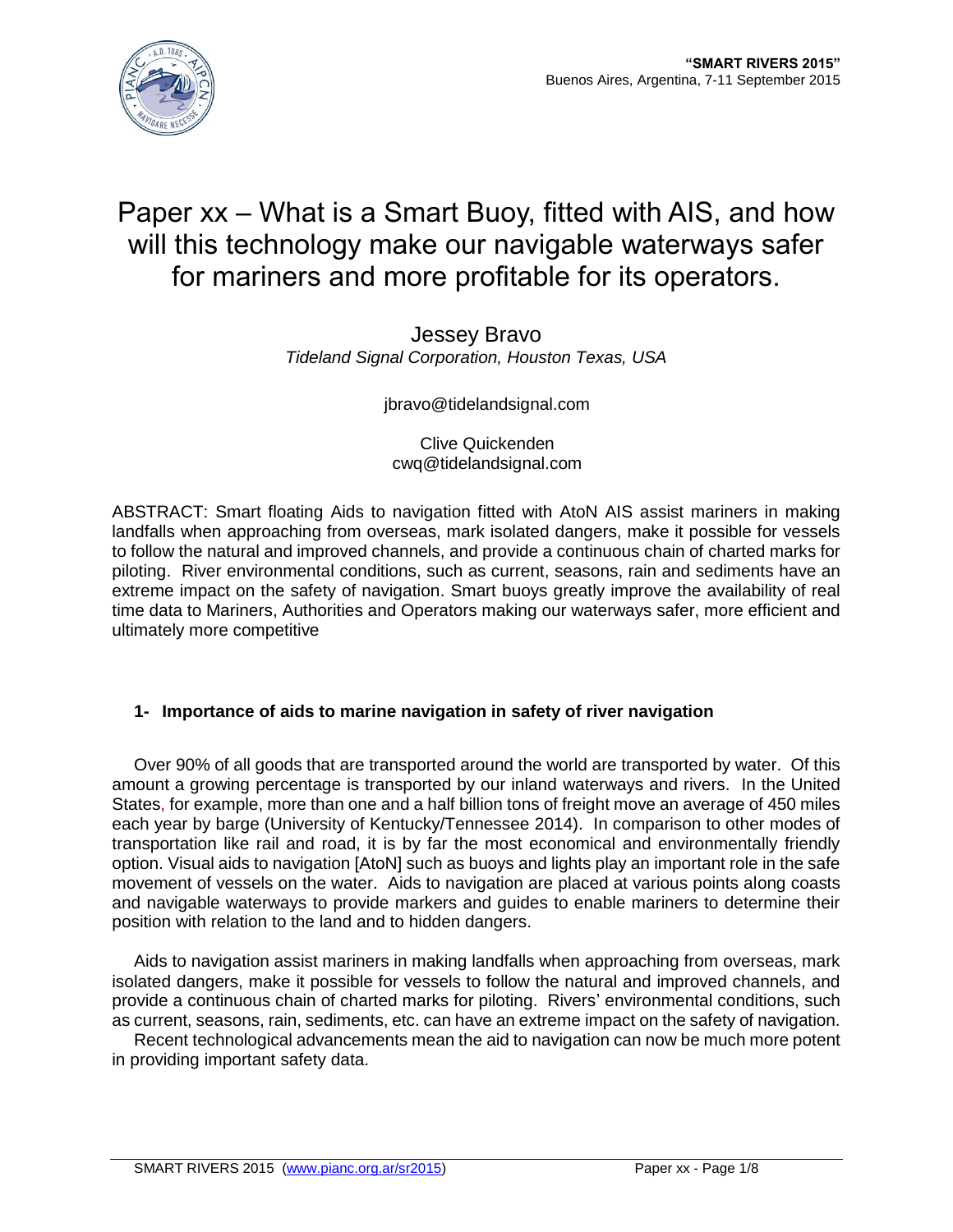

## **2- Materials and design improvements**

Largely outdated are steel buoys which relied on volume for the buoyancy required to support the weight of the buoy, and now obsolete gas lighting equipment.

Buoy manufacturers have experimented with different polymer to make buoys that are lighter, easier to handle and require less intensive maintenance. Trials and experiences with GRP proved it to be too brittle and vulnerable to damage. Elastomer skinned buoys and foam-filled buoys were introduced in the 1980's but have since been superseded to a great extent by rotationally molded polyethylene buoys that are robust, very resilient, require little maintenance and are less expensive.



**Figure 1 - Rusting steel buoy**

Polyethylene buoys have such reserve of buoyancy that it is possible to oversize the mooring chain to allow for wear, thereby extending maintenance intervals. The size of a polyethylene buoy and its daylight visibility depends to some extend on its focal plane height (FPH). A 2m focal plane height provides a geographical light range in excess of 5NM when the observer's eye is about 2m above sea level. Therefore FPH is revelant for its contribution to AtoN buoy size. A buoy diameter of about 1.5m can be sufficient for waterways applications.

In addition to new materials there have also been advances in geometric design. For example,

this twin keel hull provides greater safety when handling buoys on a buoy laying vessel and also allows a greater number of buoys to be carried on the vessel.

In early years large buoys were also required to contain large acetylene gas cylinders for lighting and later, large solar panels and batteries to power incandescent lamps. With the advent of LED's and the improvement in efficiency a self-contained light is now able to provide ranges in excess of 5NM with considerably smaller solar power packs.

Buoys can now be made smaller, lighter and also take advantage of unique designs. Modern designs and technology have led to the advent of the "Smart" buoy.

What does SMART stands for? These buoys are not only capable of providing visual AtoN but can now provide a wealth of information to the mariner such as; monitoring and status, RACON signals, Automatic Identification System (AIS signals), plus metrological and hydrological data.



Figure 2 –

New Generation Polyethylene Buoy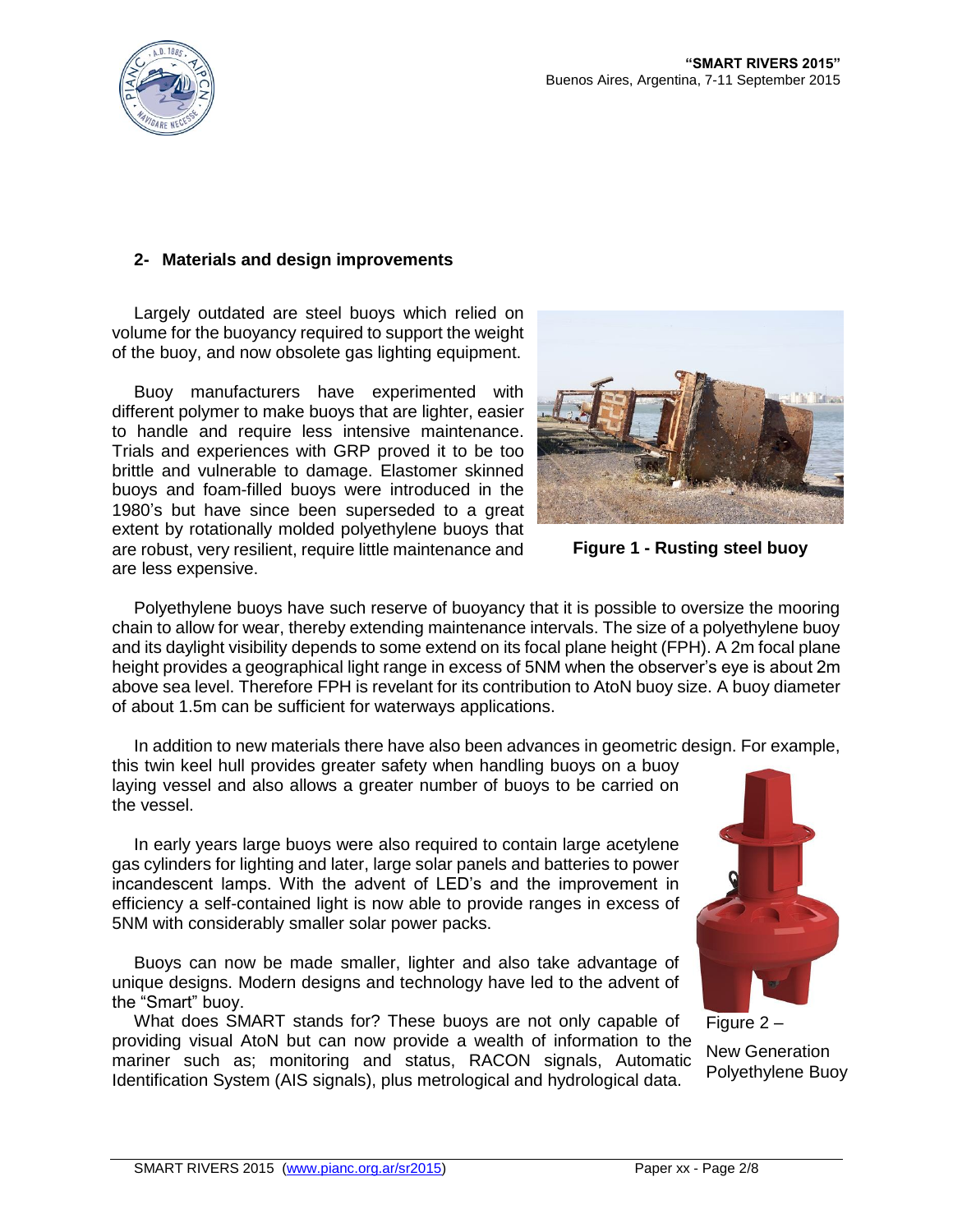

**e electronic "SMART"** buoy is the future of aids to navigation.

# **3- AtoN Monitoring**

As the sole purpose of having AtoN is to improve navigation and safety, obtaining information in real time from those AtoN's is essential in providing safe navigation within waterways. Of the utmost importance is safety and compliance.

The benefits of having a monitoring system include;

- Confirmation that your AtoN is operating within its set parameters
- Confirmation of your AtoN geographical position
- Providing an immediate notification if the AtoN fails or is out of position
- Providing early warnings of negative trends in monitored parameters in order to schedule maintenance before failure
- Being able to plan maintenance visits more efficiently
- Maintaining historical records of AtoN operation

AtoN monitoring is not new and comes in many forms, from simple GSM to VHF radio or Satellite. In recent times AIS has started to play a more important role in not only monitoring but to also providing additional data such as metrological and hydrological information directly to the mariner.

Information sent to the administration can be stored, have trends analyzed and proof of compliance records maintained.

AIS also provides an electronic signal to approaching vessels providing its location, name and other data.

### **4- What is AIS?**

All vessels on an international voyage must be fitted with an AIS transmitter and receiver. This is mandated under SOLAS, Chapter 5, Regulation 19. The technical standard is ITU RM 1371-4.

AIS provides vital data to vessels within VHF range and its prime purpose is to assist in collision avoidance. It is now common practice to mandate the use of AIS for vessels operating within coastal waters and also on canals and rivers.

Data is broadcast on VHF between vessels and between vessels and any land based receiver. It includes;

- $\bullet$  MMSI $\cdot$
- IMO number;
- Call sign and name;
- Length and beam;
- Type of ship; and
- Location of positionfixing antenna on the ship (aft of bow and

### **Static Data Dynamic Data Voyage Data**

- Ship's position;
- Position time stamp in UTC;
- Course over ground (COG);
- Speed over ground (SOG);
- Heading;
- Rate of turn;
- Optional angle of heel and pitch and roll;
- Navigational status

- Ship's draught;
- Hazardous cargo (type; as required by a competent authority);
- Destination and estimated time of arrival (ETA) (at masters discretion); and waypoints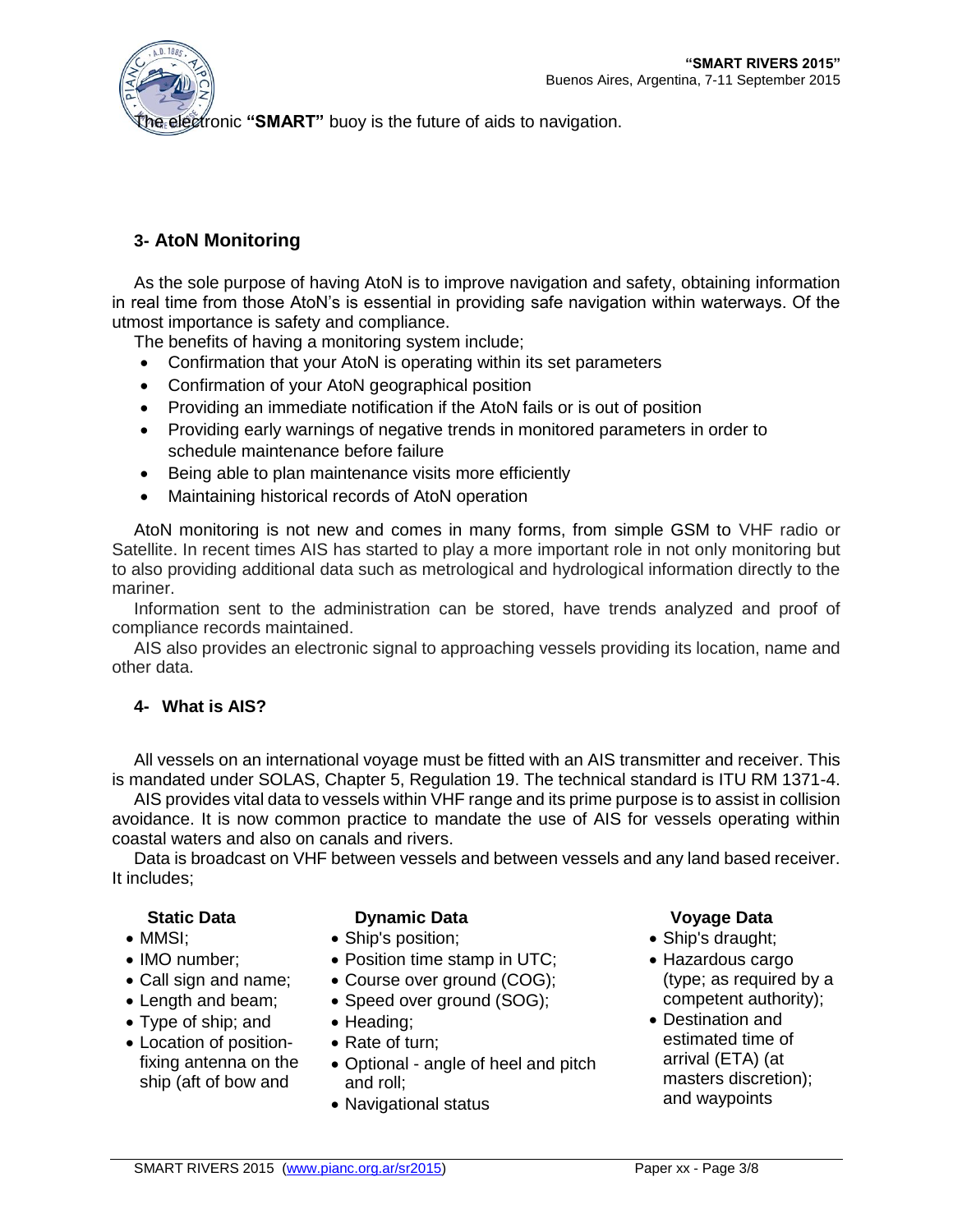

- Provision must be made for inputs from external sensors giving additional information.
- Optional route plan (field not provided in basic message).

## *4.1 AtoN AIS*

Not only can vessel data be transmitted but also important safety information from an administration with a transmit and receive base station, as well as from an AIS AtoN. Vital data can be transmitted to vessels and the administration. These transmissions are called "messages" and the main ones for an AtoN are messages 21, 6 and 8. These are outlined in ITU RM 1371-4 and also in the IALA Guideline A-126.

Message 21 is received by all vessels on their standard display and is normally broadcast every 3 minutes. The most important feature is location and others include;

- Type of AtoN;
- Name of the AtoN;
- Position of the AtoN:
- Position accuracy indicator;
- RAIM indicator;
- Type of position fixing device;
- Time stamp;
- Off position indicator;
- Dimension of the AtoN and reference positions;
- 8 bits reserved for use by the regional/local authority (can include the technical status of the aid to navigation);
- Virtual AtoN target flag



**Figure 3- AIS fitted within a self-contained lantern**

IMO Circular 289 FI 31 Meteorological Message 8 is received by all vessels with a compatible display. Information transmitted will depend upon the sensors fitted and includes;

- Average wind speed **•** Current Speed, #3
- 
- 
- 
- Air temperature **Wave Period Wave Period**
- 
- 
- Air pressure tendency **COV COV COV COV** Swell Period
- Horizontal visibility **SWELL Direction CONTENT**
- Water level **Contract Contract Contract Contract Contract Contract Contract Contract Contract Contract Contract Contract Contract Contract Contract Contract Contract Contract Contract Contract Contract Contract Contract**
- Surface Current Speed (incl. tide)
- Surface Current Direction Precipitation (type)
- 
- Wind gust **Current Direction, #3**
- Wind direction **Current Measuring level,** #3
- Wind gust direction **Constructed Significant Wave Height** 
	-
- Dew point **Wave Direction**
- Air pressure **Contact Swell Height** 
	-
	-
	-
	- Water Temperature
	-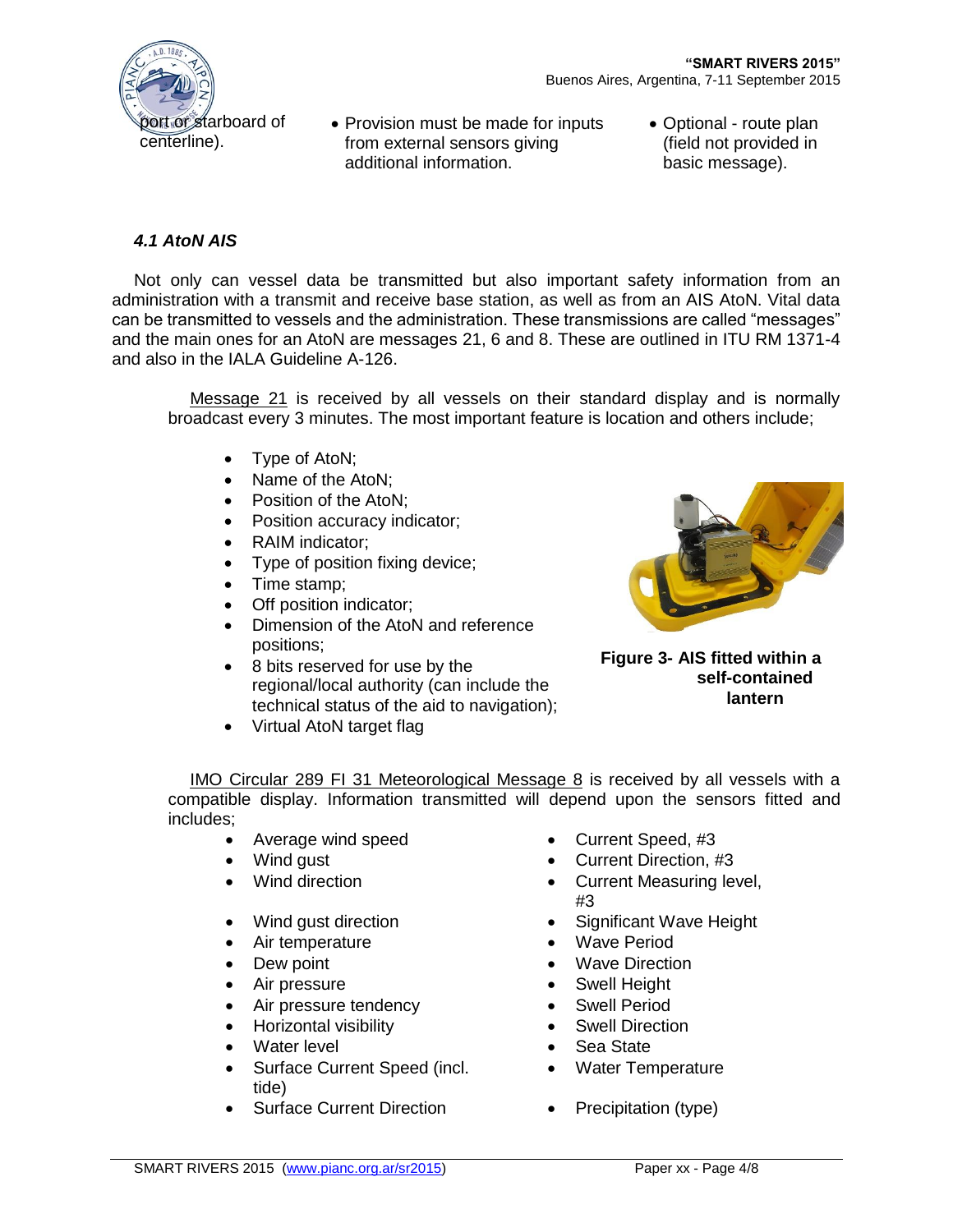

- Current Speed, #2 **Current Speed, #2**
- Current Direction, #2 **ICE**
- -
- Current Measuring level, #2

IALA A-126 GLA Message Message 6 is not received by vessels and is designed to only be received by the local administration. It is commonly used for remote monitoring data and includes;

- Health of lantern (healthy or fail)
- Battery voltage
- Position
- Auxiliary

Incorporating AIS AtoN units on the buoys will improve the availability of real time information.

## **5- AIS Monitoring, Metrological and Hydrological**

Above is an outline of AIS capabilities. A new generation **SMART** buoy is typically used to transmit remote monitoring data, metrological and hydrological data.

Apart from receiving the buoy position electronically, the mariner can also receive vital data such as wind speed and direction, water level and current.

Numerous sensors can be fitted to a buoy. Figure 4 shows a buoy fitted with wind and temperature sensors together with a current sensor. It is used to provide real time data on the internet.

When entering narrow channels, navigating through bridge channels, accessing channel crossovers and even locks, this data is vital to ensure safe passage and today's generation of **SMART** buoys can provide that.

Often water depths change and many channels have a limited draught. SMART buoys are able to provide accurate tide heights to enable the **Figure 4 - SMART**  mariner to ensure safe passage. **buoy** 

Wind speed and currents are a danger to navigation as they both effect the safe handling of the vessel and sudden changes in current or wind

**in action**

provide additional hazards. Accurate, real time data can assist the mariner in calculating safe passage.

By monitoring a **SMART** buoy you can immediately be notified of failures of the lantern, or if the buoy is off position, for example and allowing you to issue a notice to mariners and reduce your liability.

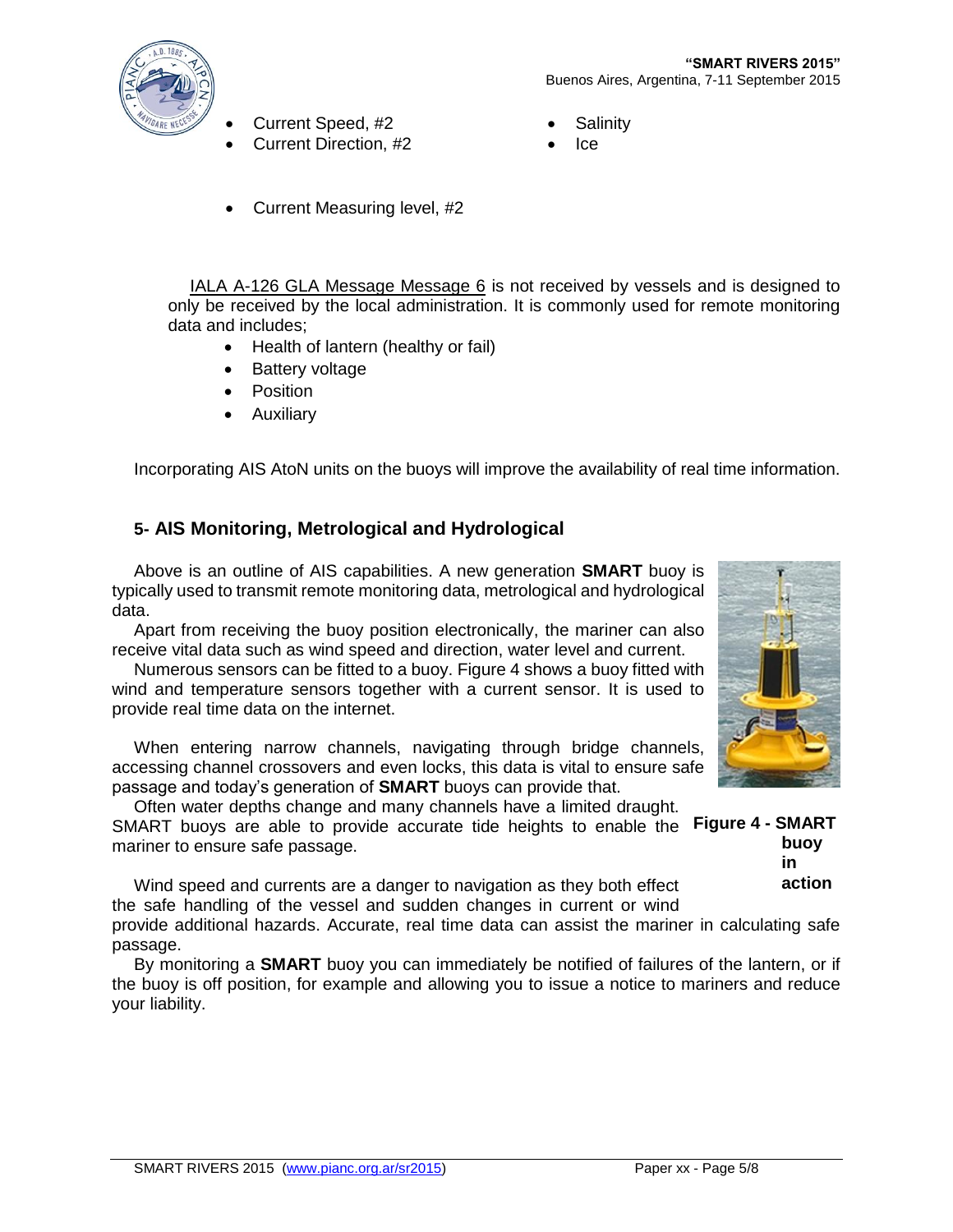



**Figure 5- Typical application**

# **6- Virtual AIS**

Virtual AIS is starting to be considered by many authorities. The United States Coastguard are conducting trials in several locations with excellent results.

Virtual AIS is when an AIS AtoN position is broadcast by a competent authority, or even an AIS AtoN itself, to identify targets when AIS is not actually installed.

For example, an AIS AtoN can be fitted to show the centerline of passage under a bridge and can also broadcast the location of the bridge piers (abutments). Not only does the mariner have regular AtoN lights for reference. but an electronic signature as well.

Virtual AIS is normally only used to mark fixed structures or to provide AIS targets where no buoy exists. It is not normally used to mark actual buoy locations.

Virtual AIS is an excellent tool for marking a new hazard before physical AtoN can be installed.



**Figure 6- Bridge marked by real and virtual AIS**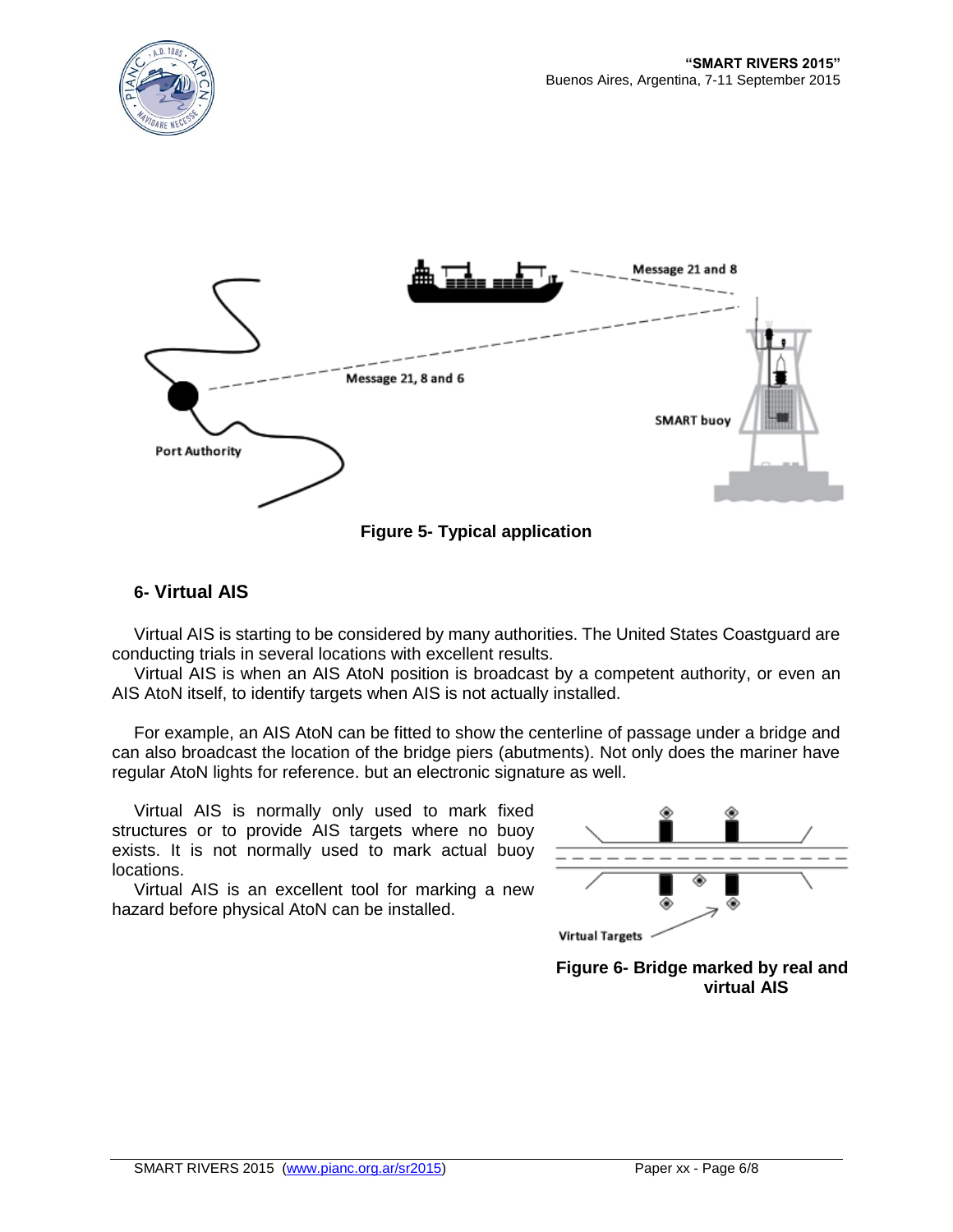

Another example is when AIS is used to mark an underwater pipeline where there may be only one or two physical buoys -or even no buoys.



**Figure 7- Pipeline marker with virtual AIS**

### **7- Conclusion**

The evolution and growth of "brown water" transportation is picking up pace. Driven by the desire to lower transport costs from hinterlands to coasts, as well as the clear benefits to the environment, countries are investing in their inland waterways at an unprecedented pace.

As these essential arteries are developed to accommodate higher volumes of waterborne traffic, as well as larger vessels, technology in the form of "SMART" aids to navigation (AtoN) can provide another layer of safety for the mariner and Authorities. Ensuring consistently safe passage of goods is paramount in the continued growth of this form of transportation.

While added safety is one benefit of "SMART" AtoN, certainly its benefit to the operator in terms of improved efficiency is also crucial. If brown water transportation is to be fully embraced by countries around the world, both safety and efficiency are "must haves", and "smarter" AtoN are certainly a proven method by which this can be accomplished**.**

SMART buoys are making our waterways safer, more efficient and ultimately, more competitive.

### **References**

\*Inland navigation in the United States: An Evolution of Economic Impacts and the Potential Effect of Infrastructure Investment. Prepared by the University of Kentucky and the University of Tennessee. Nov 2014 Ted Grossardt, Larry Bray, Mark Burton

[http://www.gla-rrnav.org/radionavigation/ais/aton\\_ais.html](http://www.gla-rrnav.org/radionavigation/ais/aton_ais.html) General Lighthouse Authority. The GLAs Navigation Plan (GRNP) 2020 The Vision 2007

IALA Recommendation A-126 on The Use of AIS in Marine Aids to Navigation Services June 2011